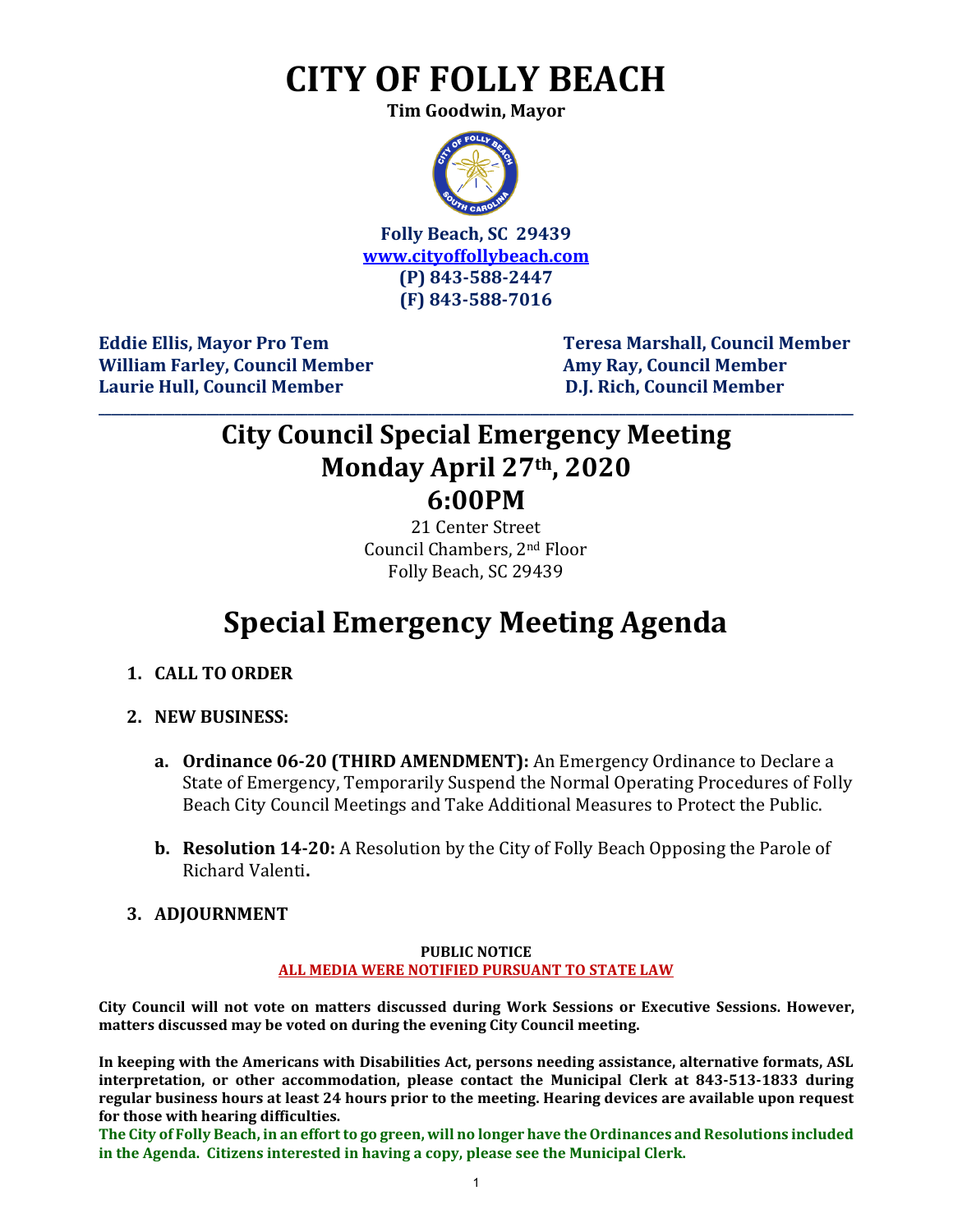

# **CITY OF FOLLY BEACH**

1<sup>st</sup> Reading: March 28, 2020<br>Amended: April 6, 2020 Amended: April 6, 2020 **Introduced by:** Mayor Goodwin Amended: April 27, 2020 April 27, 2020

No Second Reading per S.C. Code § 5-7-250 Date: April 27, 2020

## **ORDINANCE 06-20 (THIRD AMENDMENT)**

### **AN EMERGENCY ORDINANCE TO DECLARE A STATE OF EMERGENCY, TEMPORARILY SUSPEND THE NORMAL OPERATING PROCEDURES OF FOLLY BEACH CITY COUNCIL MEETINGS AND TAKE ADDITIONAL MEASURES TO PROTECT THE PUBLIC.**

The City Council of Folly Beach, South Carolina, duly assembled, hereby ordains that the following Emergency Ordinance be adopted pursuant to South Carolina Code § 5-7-250:

WHEREAS, it is well recognized that SARS-CoV-2, the virus that causes the disease COVID-19, presents a public health concern that requires extraordinary protective measures and vigilance; and

WHEREAS, these matters have taken many forms across the nation including travel bans, school closures, individual quarantines, and cancellation of major events, among other measures; and

WHEREAS, the Governor of South Carolina and the President of the United States declared a State of Emergency on March 13, 2020, to enhance the state's response to the COVID-19 virus's impact on the state; and

WHEREAS, on March 16, 2020, based on updated information and recommendations from the Centers for Disease Control and Prevention ("CDC"), the President of the United States and the White House Coronavirus Task Force issued new guidance that recommended that all Americans "[work] or engage in schooling from home whenever possible;" "[a]void social gatherings in groups of more than 10 people;" [a]void eating or drinking at bars, restaurants, and food courts – use drive-thru, pickup, or delivery options;" and "[a]void discretionary travel, shopping trips, and social visits;" and

WHEREAS, the Governor has closed all public schools (Executive Order No. 2020-09, March 16, 2020), prohibited restaurants from providing food for on-premises consumption (Executive Order No. 2020-10, March 17, 2020), prohibited any congregation or gathering of people, unless authorized or in their homes, in groups of three or more people, if law enforcement determines that such congregation poses a threat to public health (Executive Order No. 2020-13, March 23, 2020); directed individuals from areas with substantial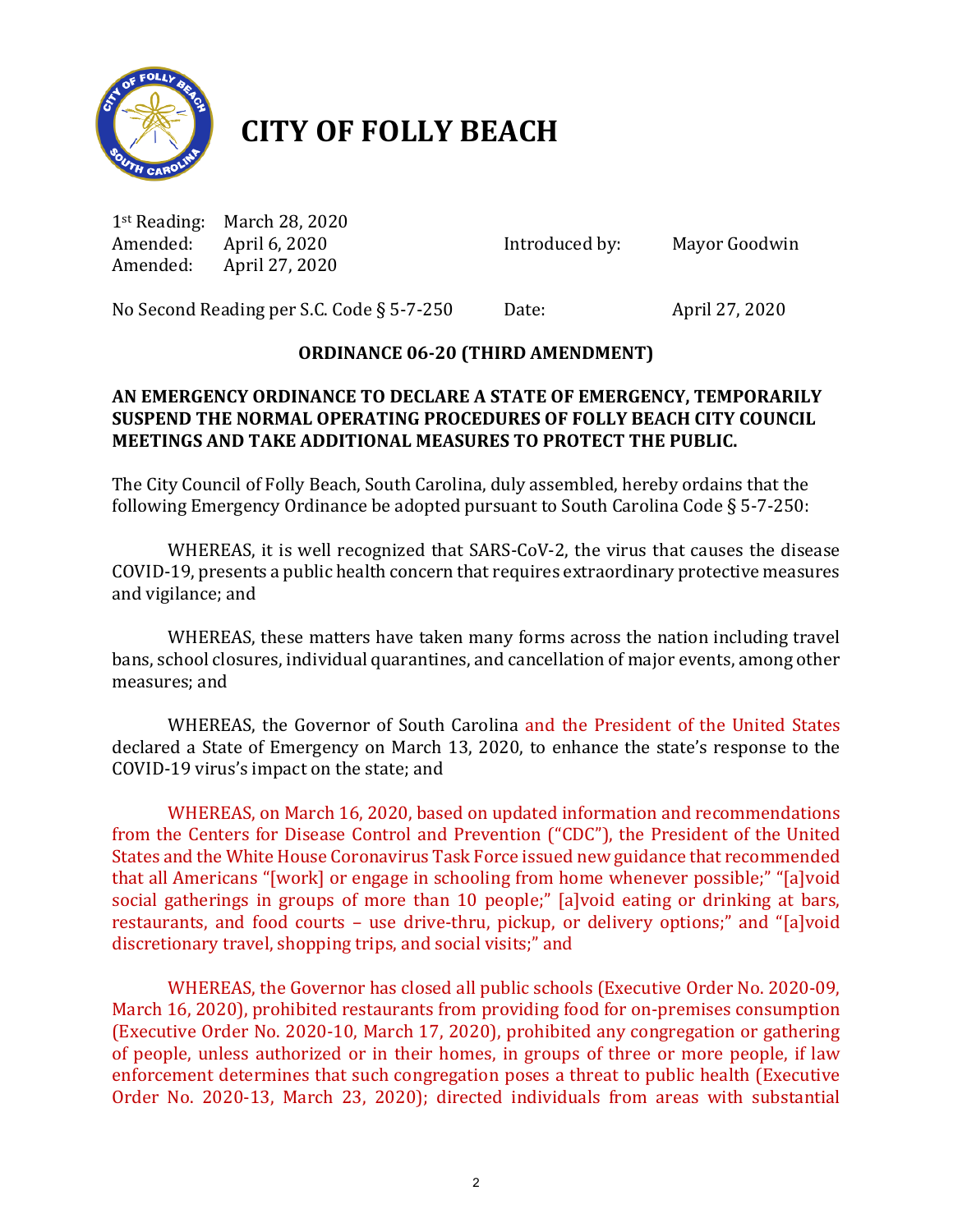community spread of COVID-19 to self-quarantine for fourteen days (Executive Order No. 2020-14, March 27, 2020); closed all public beach access points and public piers, docks, wharfs, boat ramps, and boat landings (Executive Order 2020-16, March 30, 2020); closed certain non-essential business (Executive Orders 2020-17, March 31, 2020, and 2020-18, April 3, 2020); and prohibited new reservations or bookings at short-term rentals or other vacation rentals or accommodations for persons residing in or travelling from any area identified in a CDC travel advisory or other notice as a location with extensive community transmission of COVID-19 (Executive Order 2020-19, April 3, 2020);

WHEREAS, pursuant to Executive Order No. 2020-21, issued April 6, 2020, the Governor ordered all residents of and visitors to the State of South Carolina are "required to limit social interaction, practice "social distancing" in accordance with CDC guidance, and take every possible precaution to avoid potential exposure to, and to slow the spread of, COVID-19, and shall limit their movements outside of their home, place of residence, or current place of abode (collectively, "Residence"), except as allowed by this Order, for purposes of engaging in Essential Business, Essential Activities, or Critical Infrastructure Operations, as set forth below and as such terms are further defined herein." In addition, all persons leaving their Residence "shall take reasonable steps to maintain six (6) feet of separation from any other person."

WHEREAS, pursuant to Executive Order No. 2020-13, issued March 23, 2020, and most Executive Orders issued since then, the Governor has authorized law enforcement officers of any municipality "to do whatever may be deemed necessary to maintain peace and good order during the State of Emergency and to enforce the provisions of this Order and any prior or future Orders issued by [the Governor];"

WHEREAS, pursuant to Executive Order No. 2020-25, issued April 16, 2020, the Governor authorized the managing or operation authority of any public boat ramp or boat landing that was previously closed to reopen and/or put appropriate restrictions on the use of any such public boat ramp or boat landing;

WHEREAS, pursuant to Executive Order No. 2020-28, issued April 20, 2020, the Governor rescinded his order closing all public beach access points and authorized municipalities to "close, in whole or in part, or otherwise restrict the use of any such public beach access points, to include any adjacent or associated public parking lots or other public facilities, if it is determined that such action is necessary to preserve or protect public health." This Executive Order included a reminder that local authorities are still authorized to prohibit or disperse congregations of three or more people if such congregation is deemed to pose a threat to public health. Pursuant to this Executive Order, the Governor also authorized certain businesses to reopen, including clothing stores, subject to restrictions, including maximum 20% occupancy, a six foot distance between customers, and sanitation measures.

WHEREAS, as part of the record, the City relies on public testimony from Dr. Edward O'Bryan, Chief Medical Officer for MUSC Business, which outlines the danger of allowing beach visitors and short-term rentals, and Dr. Jane Kelly, a physician and epidemiologist with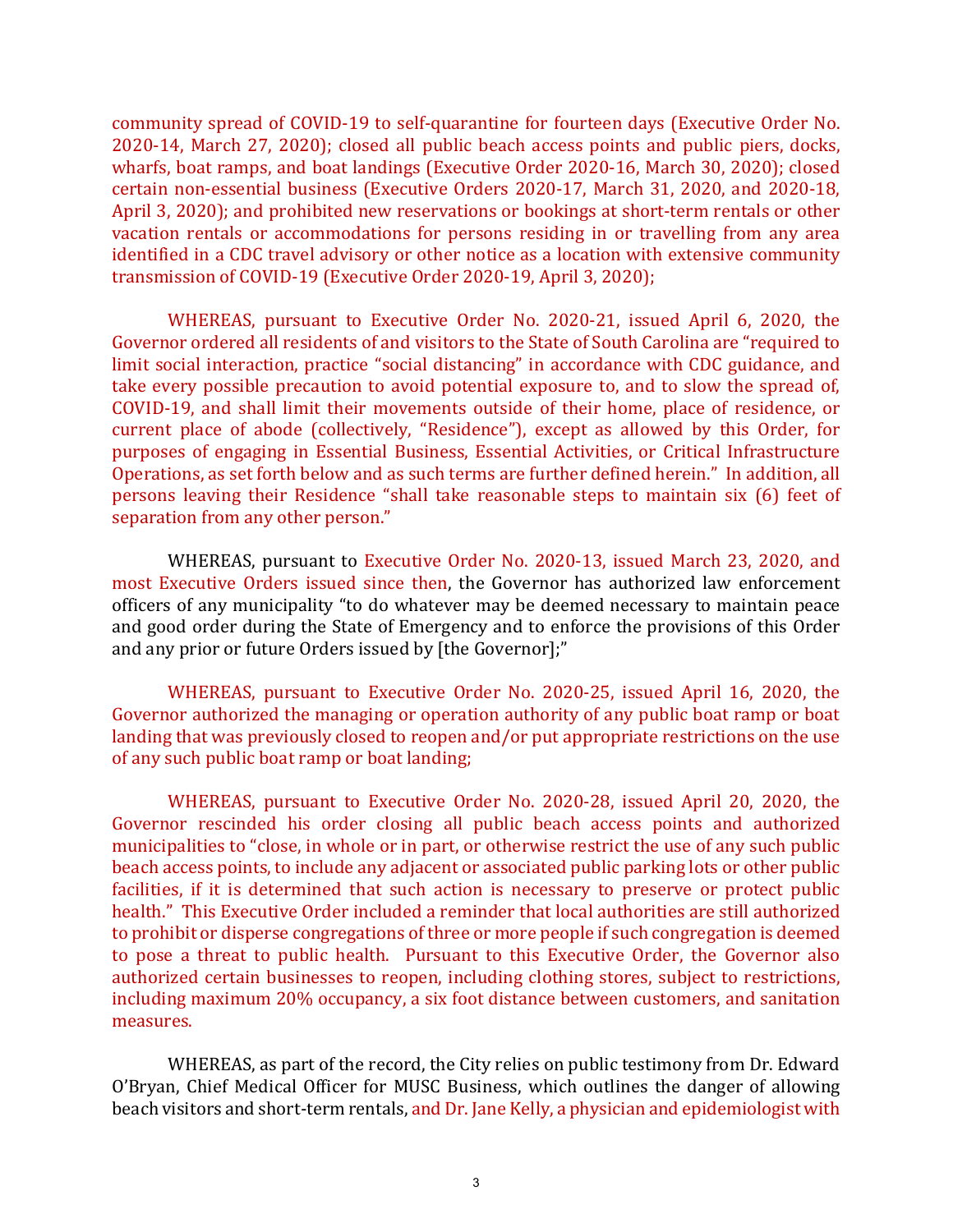14 years' experience at CDC, including two years with the Epidemic Intelligence Service, who has provided guidance to City staff in developing a timeline to reopen (memorandum on same is attached);

WHEREAS, the City of Folly Beach is working with other government agencies and local authorities in an effort to prevent the spread of disease and to develop a timeline and plan for reopening; and

WHEREAS, Sections 5-7-30 (the "Home Rule Statute") and 5-7-250 of the South Carolina Code of Laws, as well as the Governor's Orders, all empower Council to enact emergency ordinances affecting life, health, or safety; and

WHEREAS, in light of the foregoing, City Council of the City of Folly Beach deems it proper and necessary to adopt this emergency ordinance in order to address how the City and Council will proceed in light of the above emergency;

NOW BE IT THEREFORE ORDAINED that the following emergency procedures are hereby adopted and to remain in effect until June 1, 2020, subject to termination or extension by Council:

1. Council formally adopts the Mayor's Proclamation of Emergency dated March 16, 2020 and the measures contained therein. Council also confirms that the Mayor, or the Mayor Pro Tempore in his absence, can exercise the emergency powers granted to the Mayor pursuant to City of Folly Beach Ordinance § 35.05.

2. City Hall is closed and moved to a virtual, phone, and dropbox operation until further notice.

3. All regularly scheduled City meetings scheduled for March, April, and May are postponed.

4. City Council members and staff will be authorized during this State of Emergency to attend special meetings of Council via teleconference at their discretion.

5. The public will not be allowed to attend Council meetings, or any other City meetings, in person. Meetings will still be broadcast. Measures will be taken to allow the public to submit comments prior to any meeting by emails, which will be included in the public record of the meeting.

6. All deadlines imposed by City Ordinance or rule, applicable to the municipality or any applicant, shall be suspended, during this temporary period.

 7. The City Administrator is authorized to develop and enact a plan in order to ensure continuity in the delivery of government services in light of the COVID-19 outbreak.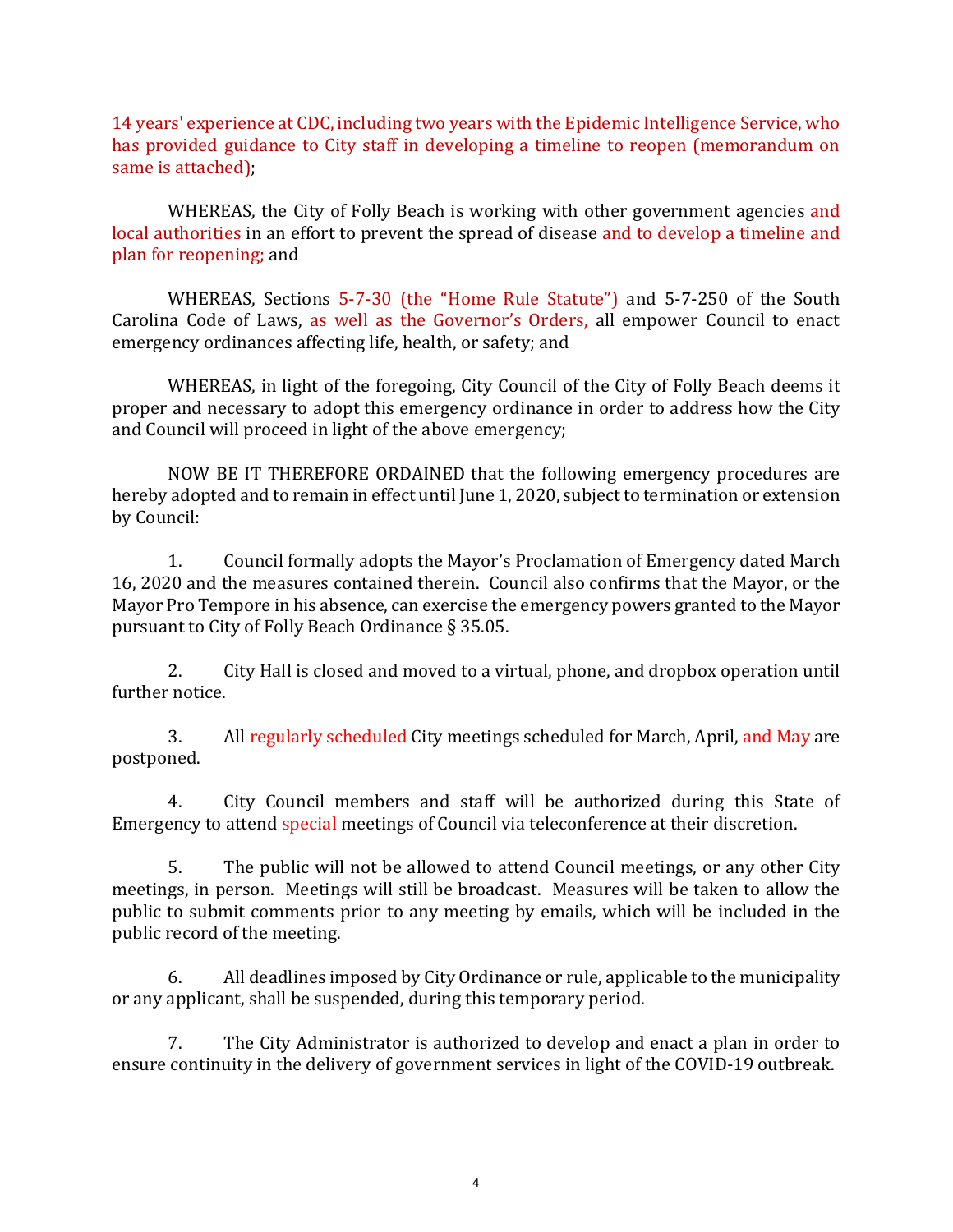8. The City Administrator is authorized to cancel and revoke any special events permits issued prior to the date of this ordinance for events taking place until May April 30, 2020.

9. The Mayor is authorized to take the following measures to limit access to the City of Folly Beach by the general public until June 1, 2020:

a. Public Safety will establish a check point limiting access to the City on a 24 hour basis. On \_\_\_\_\_\_\_\_\_\_\_\_\_\_\_\_\_\_\_\_\_\_\_\_\_\_, 2020, if the Mayor and Public Safety deem that it will not unduly impact public health, the check point may move to reduced hours of to \_\_\_\_\_\_\_\_\_\_\_\_\_\_ to allow limited and controlled access to the City.

b. The following persons will have access to the City while the check point is in place:

i. Residents, including long-term renters, and property owners, with two forms of identification showing residency or ownership (driver's license, utility bill, deed, tax bill, lease, etc.).

ii. Residents may obtain a pass to give to professional medical caretakers through locations and methods established by staff.

iii. Employees of local businesses must have a previously-issued red or yellow reentry pass issued by the City and employee credentials.

iv. Contractors and service businesses with a Folly Beach Business License vehicle sticker. Contractors must stay on site.

v. Delivery persons who can demonstrate business on the island at the checkpoint, including pharmacy, FedEx, UPS, Amazon, and food delivery, by showing delivery address and goods at the checkpoint.

vi. Renters and hotel guests that can provide evidence of booking or a contract that complies with Section 11 of this Ordinance.

vii. Employees of utility companies, including Comcast and AT&T, and subcontractors of those companies with valid authorization.

viii. South Carolina real estate agents provided they are not bringing clients with them.

10. The Mayor is authorized to other protective measures and may authorize Public Safety to do whatever may be deemed necessary to maintain peace and good order and protect the public health, as authorized by Executive Order No. 2020-14, Section 2, and any other Executive Orders issued by the Governor.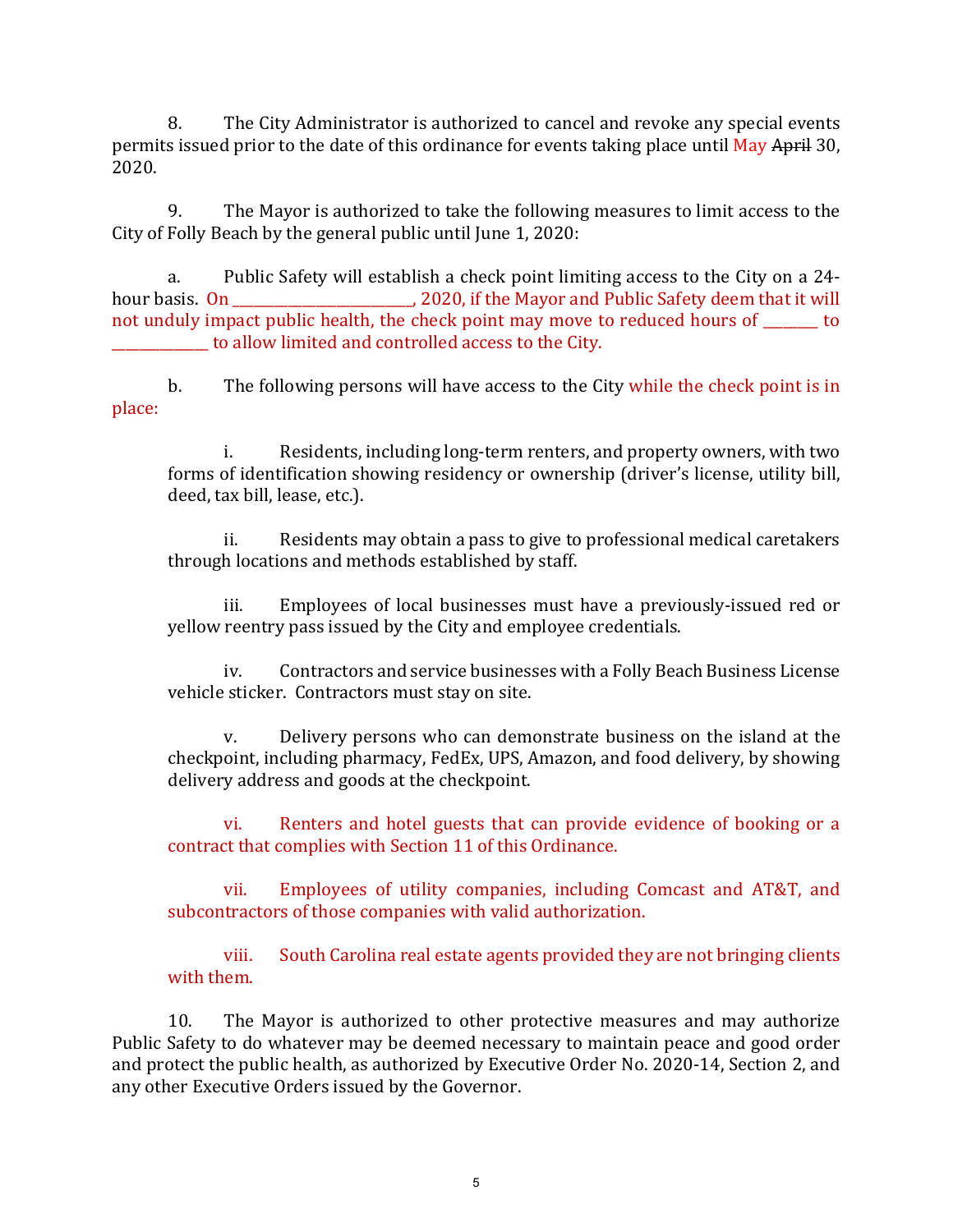11. Starting on April 7, 2020 at 9:00 a.m., no new check-ins are permitted regardless of length of stay, until May 31, 2020. Visitors currently checked-in may remain until the end of their existing reservation.

a. Starting on \_\_\_\_\_\_\_\_\_\_\_\_\_\_\_\_\_\_\_\_, 2020, licensed traveler accommodations (rentals, hotels, motels, and inns) may check-in new visitors for a minimum of 30 days. Each licensed accommodation will only be allowed one check-in for the 30 days following the arrival of the first guests.<br>b. Starting on

b. Starting on \_\_\_\_\_\_\_\_\_\_\_\_\_\_\_\_\_\_\_\_\_\_, 2020, licensed traveler accommodations (rentals, hotels, motels, and inns) may check-in new visitors for a minimum of 14 days. Each licensed accommodation will only be allowed one checkin for the 14 days following the arrival of the first guests.

Prior to any new check-in, the property owner or property manager of any short-term rental, hotel, or vacation accommodation must:<br>1. provide the name of the renter(s).

provide the name of the renter(s), the address of the accommodations, and the date of stay to the City prior to check-in. Once a name is provided, no additional names or check-ins will be allowed for that rental or unit until 30/14 days plus 72 hours have passed;<br>2. Clean the rental or unit in accord with CDC gu

2. clean the rental or unit in accord with CDC guidelines, including changing and washing all linen, bedding, towels and the like;<br>3. leave the rental or unit unoccupied for a period

leave the rental or unit unoccupied for a period of at least 72 hours following check-out;

3. provide renters with soap and hand sanitizer;<br>4. inform renters of the currently existing restrict

inform renters of the currently existing restrictions as issued by the City or the State; and<br>5. if an occupa

5. if an occupant becomes ill with suspected or confirmed COVID-19 while occupying the property, the property will a) not be occupied or cleaned for at least 48 hours, during which time all windows and doors that can be safely opened will be opened and ventilation fans will be used inside to circulate air, b) cleaning will be performed in accord with CDC Interim Guidance for Environmental Cleaning and Disinfection for U.S. Households and Suspected or Confirmed Coronavirus Disease 2019, and c) the property will not be occupied by anyone for a period of at least 7 days after cleaning.

12. All retail, non-essential businesses are hereby ordered closed. Grocery stores, liquor stores, gas stations, healthcare providers, and financial services (including appraisers and real estate agents without clients) are deemed essential. Retail businesses shall remain closed other than those businesses allowed to reopen pursuant to the Governor's Executive Orders, and such businesses shall strictly comply with the restrictions contained in the Governor's Orders. Reopened nonessential businesses are strongly encouraged to use service windows rather than allowing customers into stores. Per Executive Order No. 2020- 10 restaurants and food-service establishments may not permit on-premises or dine-in consumption but may continue to offer feed or beverages for off-premises consumption.

13. Pursuant to Executive Order No. 2020-28, all public access points to the beach are open. Until \_\_\_\_\_\_\_\_\_\_\_\_\_\_\_\_\_, 2020, all persons entering the beach shall engage in exercise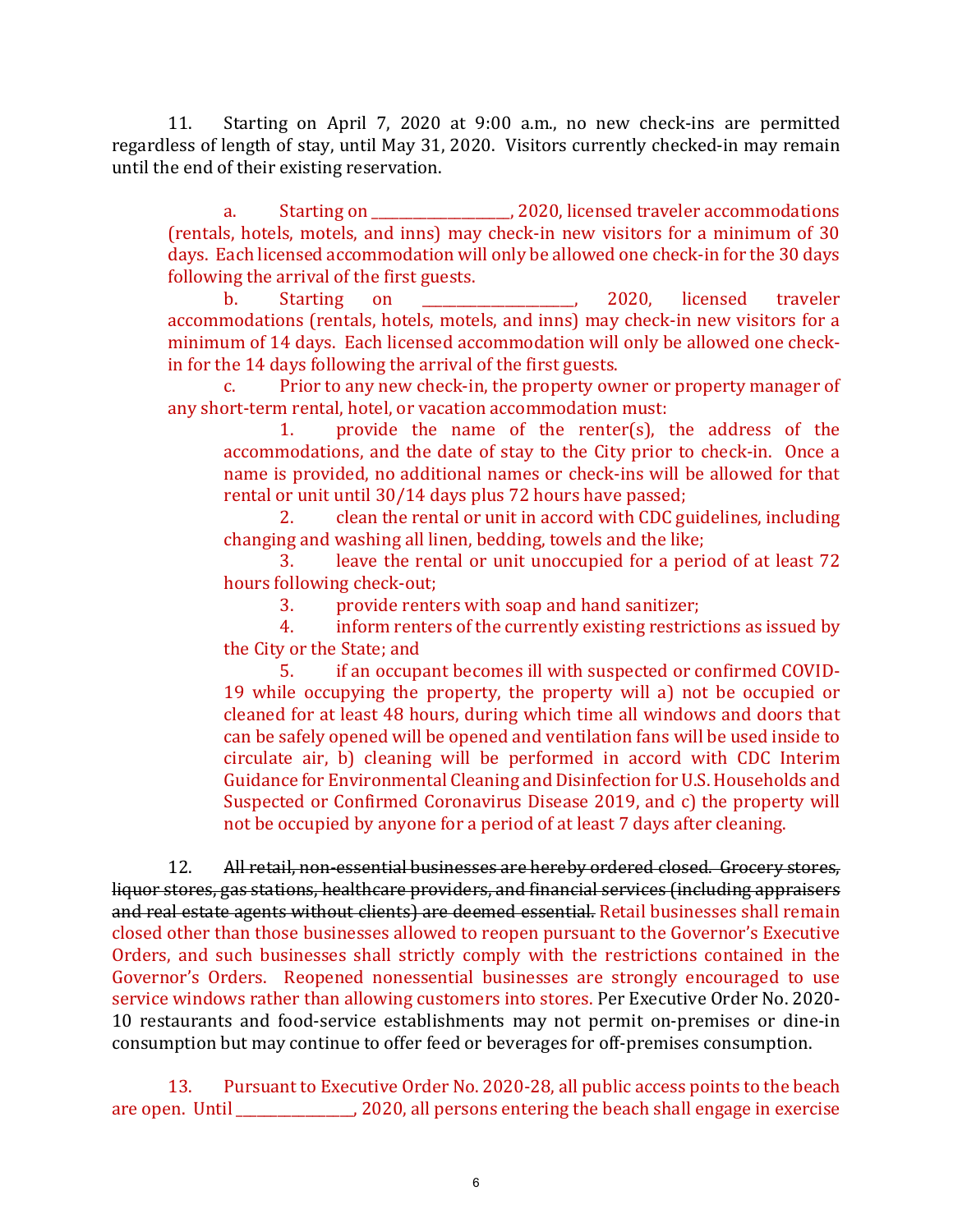only. Permitted exercise is running, walking, dog-walking, biking, surfing and paddleboards, and other recreational activities consistent with social distancing. Prohibited activities on the beach include sunbathing and loitering without moving. Prohibited items on the beach include chairs, coolers, blankets, and towels used for sunbathing. All social distancing measures issues by the City and the State remain in place and will be enforced.

14. Any failure to comply with this ordinance, including efforts to circumvent this ordinance, may be penalized a) as a civil infraction pursuant to provisions of the City of Folly Beach Code of Ordinances, including Section 110.17 allowing for suspension or revocation of business license or other measures. Such infractions may be issued by the City's licensing official, code enforcement officers, or public safety officers. Appeals of such infractions shall be heard by the City's hearing officer in accord with the provisions of Section 110.18, or b) as a violation of S.C. Code Section 16-7-10 (Illegal acts during state of emergency, or c) any other penalties provided by State law, including penalties granted pursuant to Executive Orders issued by the South Carolina Governor. In addition, the Governor has authorized cities to seek an injunction, mandamus, or other appropriate legal action in the courts of the State."

15. All persons shall continue to adhere to all Executive Orders issued by the Governor, other local and state law, and federal guidelines.

16. All measures taken herein are subject to modification, repeal, or additional restrictions as required by changes in the pandemic, including increased incidence or rate of spread in the Charleston region.

This emergency ordinance shall be terminated or extended by the issuance of another ordinance or shall automatically expire on June 1,2020.

*AMENDED AND ADOPTED* this 27th day of April 2020, at Folly Beach, South Carolina.

**Ayes: Nays: Abstains:** 

**\_\_\_\_\_\_\_\_\_\_\_\_\_\_\_\_\_\_\_\_\_\_\_\_\_\_**

**Municipal Clerk Tim Goodwin, Mayor**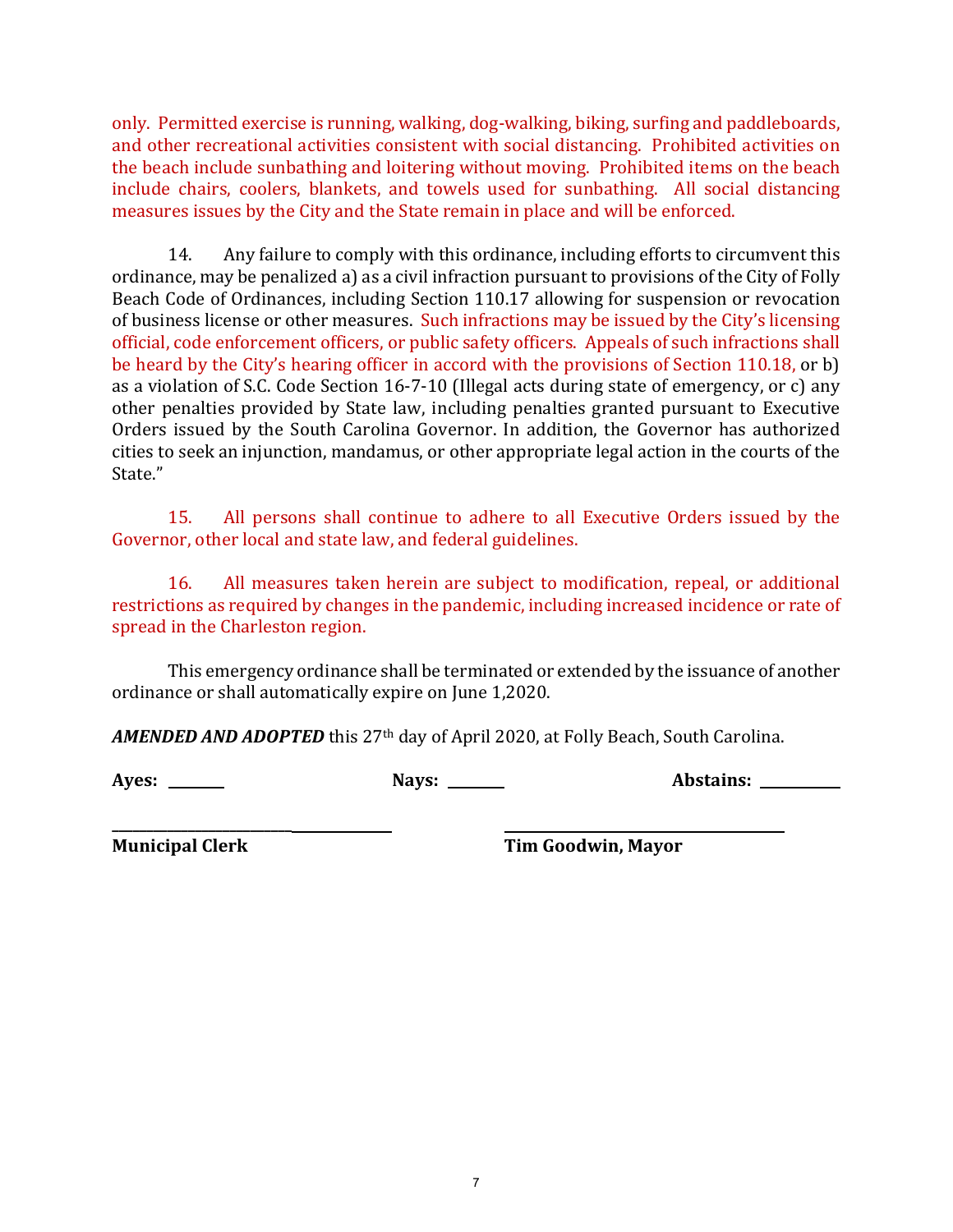#### **Memo from City staff based on information received from Dr. Jane Kelly**

#### General Medical & Science Info

Overall, no one is doing enough testing to really know what the current infection rate or the rate of spread is. There is also a lack of testing specifically in South Carolina, so total number of cases and contact tracing is impossible. So, we are relying on metrics on hospitalization and symptoms, which include a 14-day lag, which would dictate at least a 14 day gap between steps relaxing social distancing. The White House/CDC guidelines also support the idea that the decline must be seen for 14 days before relaxing social distancing.

Based on the lack of a complete picture, the current best case scenario for controlling the spread of COVID 19 from a public health perspective is to remain under the current restrictions with closed stores and hotels, restaurants that are take-out only, no rentals, and preventing the potential of crowding by limiting access to the island. That said, if Folly decides to move forward with removing some restrictions, we stand behind the principal that all steps should be taken based on the evidence available and in a careful manner.

There are several metrics to watch regarding the transmission and risk for Covid, below. One of the best local resources is from MUSC: <https://web.musc.edu/coronavirus-updates/epidemiology-project>

- 1. The overall incidence: SC is currently relatively low, but not the lowest: https://web.musc.edu/coronavirus[updates/epidemiology-project/cases-per-thousand.](https://web.musc.edu/coronavirus-updates/epidemiology-project/cases-per-thousand) We expect the incidence to increase with relaxed social distancing practices, and the ultimate question will be how much the health system can bear without causing fatalities or being overwhelmed by patients.
- 2. How fast it's spreading: this is a function of the virus itself and social distancing practices. Again, SC is *currently* doing well *under current practices*: [https://rt.live/#learn-more.](https://rt.live/#learn-more)
- 3. The incidence on Folly: currently 1 case reported to DHEC, which has estimated there are an additional 6 unknown cases. We should expect this to grow with relaxed social distancing.

In addition to monitoring the evidence above, it is important to note that if all restrictions on access to Folly were lifted, we would draw large crowds to the beach and in rentals. These crowds would consist of thousands of people coming into close contact each day. That kind of environment is ripe to become a hot spot or grounds for a "super-spreader" event like Mardi Gras. A "super-spreader" event is one where one contagious individual leads to infection in a large number of others. Hot spots can also be generated when a large number of people cycle through an indoor space. Many super-spreader events have been linked to hospitals, family or church gatherings, cruise ships, and hotels, and public restrooms. Avoiding this is one of our primary goals. This presents a threat not just to the residents of Folly Beach, but to everyone that comes into contact with persons on the beach coming in close contact with others.

The risk of transmission increases as we relax social distancing. From a public health perspective, we cannot grow to the point where it overwhelms the hospital and medical system, and we also need to monitor the overall growth rate. We should be prepared for a "gas and brakes" approach (my words, not the doctors) to opening, with reimplemented restrictions should the overall incidence or growth rate get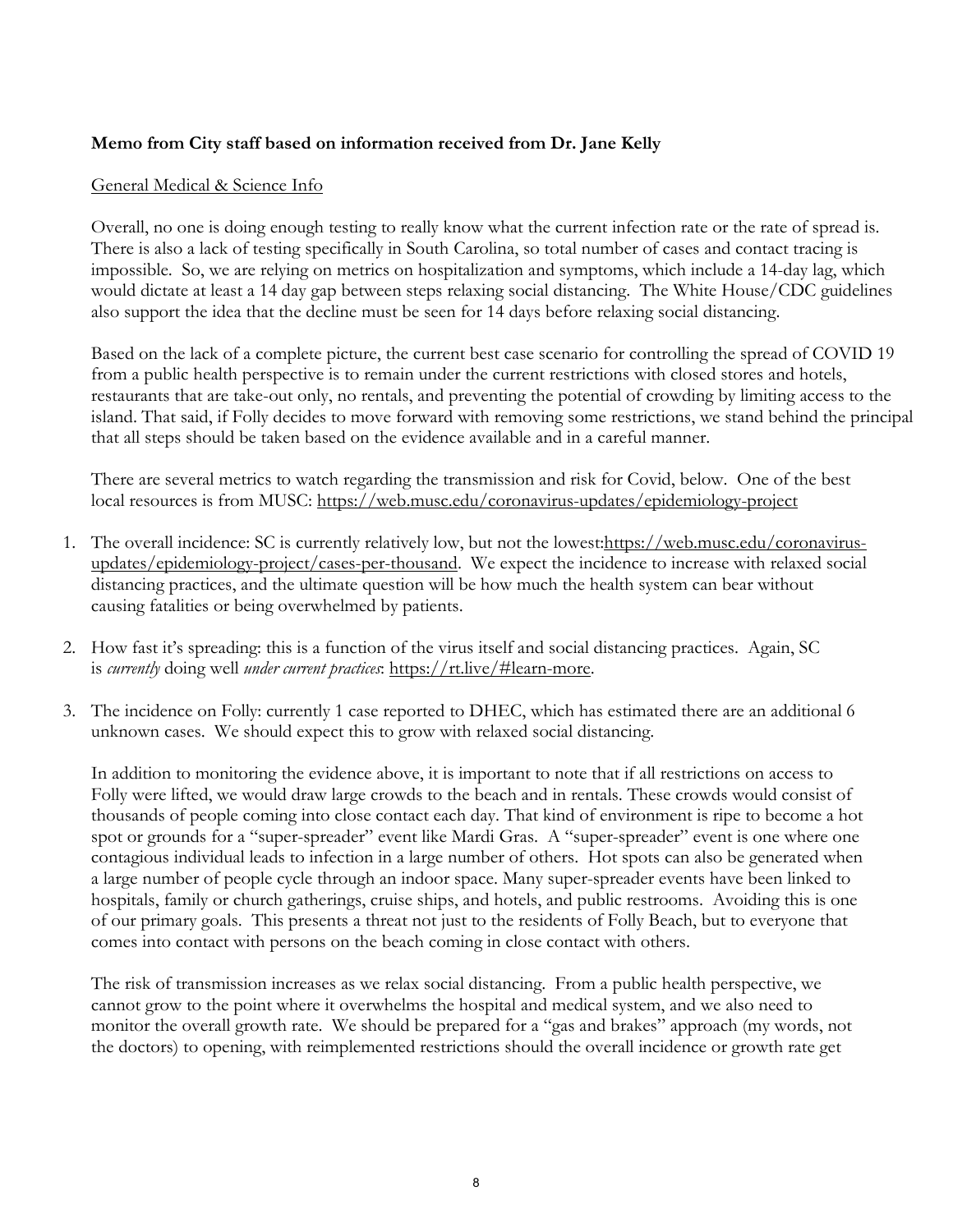too high. Also, we need to move slowly to evaluate how the practices are having an impact. Until we have more widespread testing, moving slowly is the only way to know.

Recommendations/Notes for Risk Categories

### Daytrippers/Beach Users

In theory, this group represents one of the highest risk populations because it brings together people from different family units/social cohorts, and sends them back into widespread units/cohorts within 24 hours. However, outdoor spread is less than indoor spread, and our "exercise only" should also lessen contact and spread. The plan should look at a gradual allowance of more people to use the beach and keeping the exercise rules in place with each new opening. Perhaps maintaining only late afternoon or early hours for beach access will limit crowding. Folly is the most accessible beach, tends to draw larger crowds, and is not as large as Isle of Palms, so it is important to acknowledge the risk of not being able to maintain social distancing on the beach.

#### Public Restrooms

Public Restrooms present a high risk and should only be opened as part of a last wave.

#### Short-Term Rentals

The City has nearly 1000 rentals and the average occupancy is  $\sim$ 8. So, every time the entire rental stock turns over, we are in theory seeing another 8,000 people on the island. Rentals targeted at families or households pose less risk than hotels or other accommodations that bring disparate people together over a long weekend (spring break, graduation party, etc).

Consider starting with a 30-day rental period, which would be 8000 people in 30 days (rather than 16,000 with 14-day rentals and 32,000 with 7-day rentals). This has the added advantage of encapsulating the incubation period within a rental period – if someone brings the virus in, they would show symptoms and everyone else in the house could be tested and quarantined to prevent wide spread.

Whatever the length of the rental, the City should also consider a 2-3 day period between rentals to allow adequate cleaning and hopefully fresh air and cleaning surfaces to reduce the number of germs in the house.

### Hotels

Hotels present our biggest risk of a super-spreader event. Because the disease is also transmitted through the air, social distancing has limited impact indoors.

Hotels can operate at reduced capacity, clean all frequently touched surfaces, follow stringent practices for cleaning rooms, but sharing indoor air for a prolonged period (even just one night) has been shown repeatedly to be capable of transmitting airborne disease. Our air filtering systems target dust, pollen, and perhaps in some cases bacteria, but not viruses.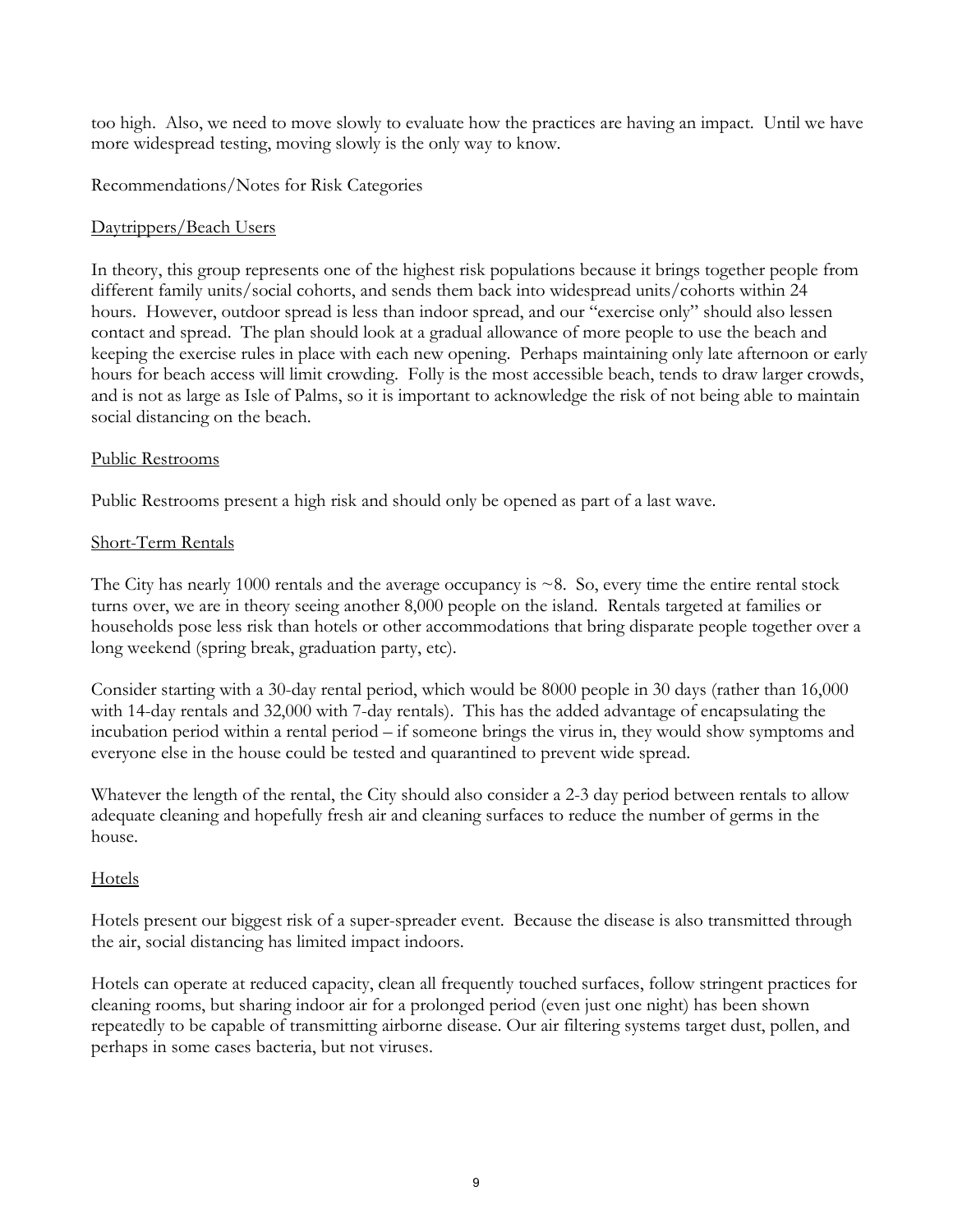In a dramatic super-spreader event in 2003, SARS, a close viral relative to COVID-19, was transmitted in the Hotel Metropole (a 487 room hotel in Hong Kong) to people who had never physically encountered the "index case" (the virus carrier). One man infected with SARS (but with a clear chest X ray) checked into the hotel for one night, and 23 other people at the hotel, including 7 people who happened to stay on the same floor, became infected. Those hotel guests then traveled to Vietnam, Singapore, and Toronto where transmission continued. Another person who was infected was not even a hotel guest but visited the 9th floor, was infected, and later spread SARS to 143 others. Environmental contamination with SARS virus was found on the carpet in front of the elevator on the 9th floor, and in the air vent system. Ultimately, at least 600 people were infected indirectly from this one individual, even though no one ever came into physical contact with him (See graphic Figures copied below). WHO estimates that half the world's cases (4000 out of 8000) can ultimately be traced back to this event. http://www.archives.gov.on.ca/en/e\_records/sars/report/v2-pdf/Vol2Chp3i.pdf

#### **Restaurants**

Again, being indoors and sharing air circulation is a risk here. From Dr. Kelly: A COVID-19 outbreak in Guangzhou China was associated with air conditioning in a restaurant. Distance between tables was ~1 meter, there were no windows, and air was recirculated. The index case was asymptomatic during the meal consumed, and time in the restaurant overlapped with others who became infected ranged from 53-73 minutes. Of 83 customers exposed, 10 contracted COVID-19. (to read [more\)](https://wwwnc.cdc.gov/eid/article/26/7/20-0764_article?fbclid=IwAR0wvX8rRG8G6mbw8dzT0ETmhAn6oJCEnd8lu2Z5uI72NdtWFyakOAXhcbg)

We should encourage outdoor seating, reduced occupancy, social distancing, frequent cleaning, monitoring employees, and fresh air. This is another area where we may likely be preempted by state guidelines, but it is still reasonable for us to state our position up front.

#### Retail

This is a triple-whammy risk: high turnover, surface contamination (touching all the trinkets), and indoor airborne contamination. We should encourage a service window to the extent possible.